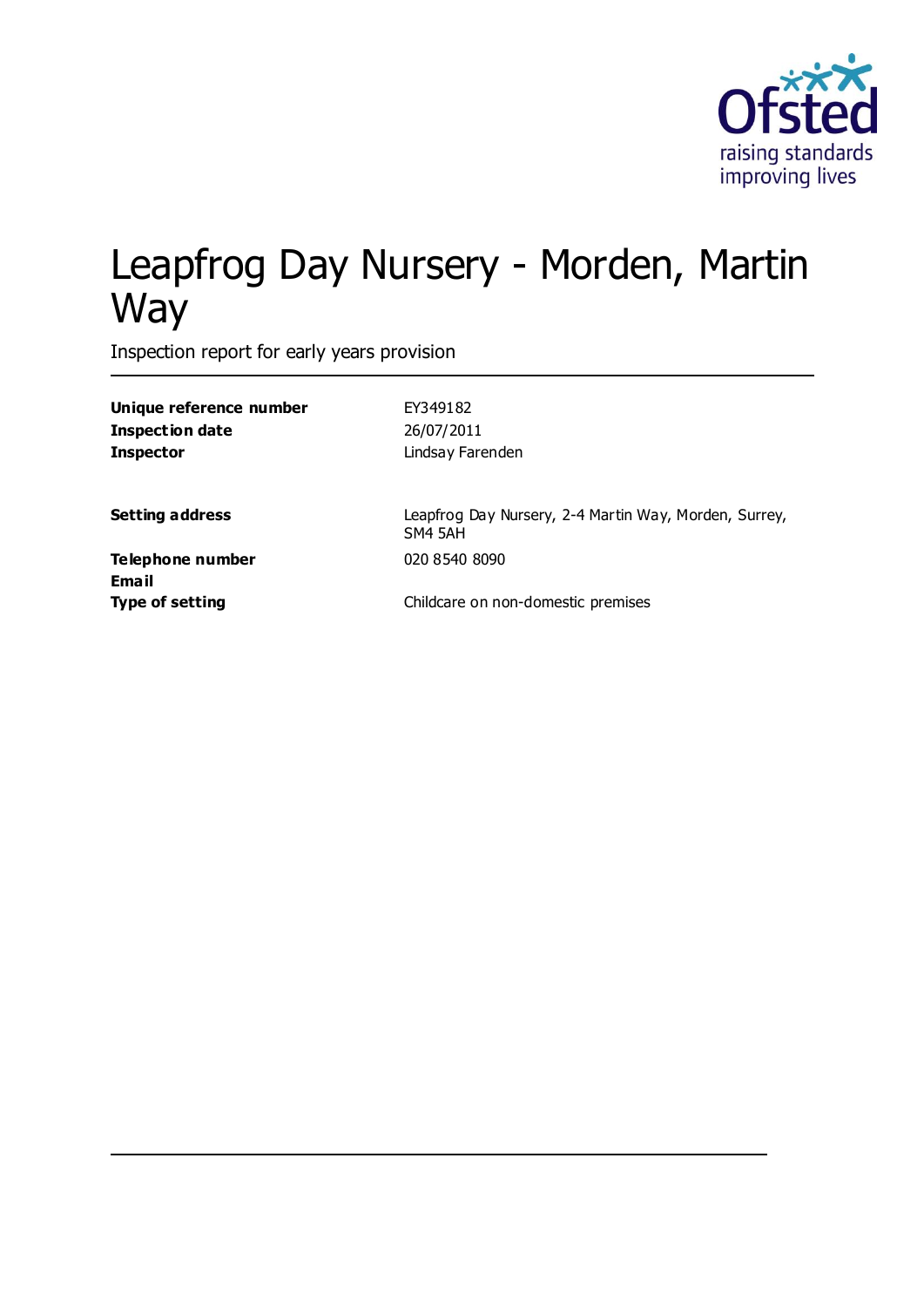The Office for Standards in Education, Children's Services and Skills (Ofsted) regulates and inspects to achieve excellence in the care of children and young people, and in education and skills for learners of all ages. It regulates and inspects childcare and children's social care, and inspects the Children and Family Court Advisory Support Service (Cafcass), schools, colleges, initial teacher training, work-based learning and skills training, adult and community learning, and education and training in prisons and other secure establishments. It assesses council children's services, and inspects services for looked after children, safeguarding and child protection.

If you would like a copy of this document in a different format, such as large print or Braille, please telephone 0300 123 1231, or email enquiries@ofsted.gov.uk.

You may copy all or parts of this document for non-commercial educational purposes, as long as you give details of the source and date of publication and do not alter the information in any way.

T: 0300 123 1231 Textphone: 0161 618 8524 E: enquiries@ofsted.gov.uk W: [www.ofsted.gov.uk](http://www.ofsted.gov.uk/)

© Crown copyright 2011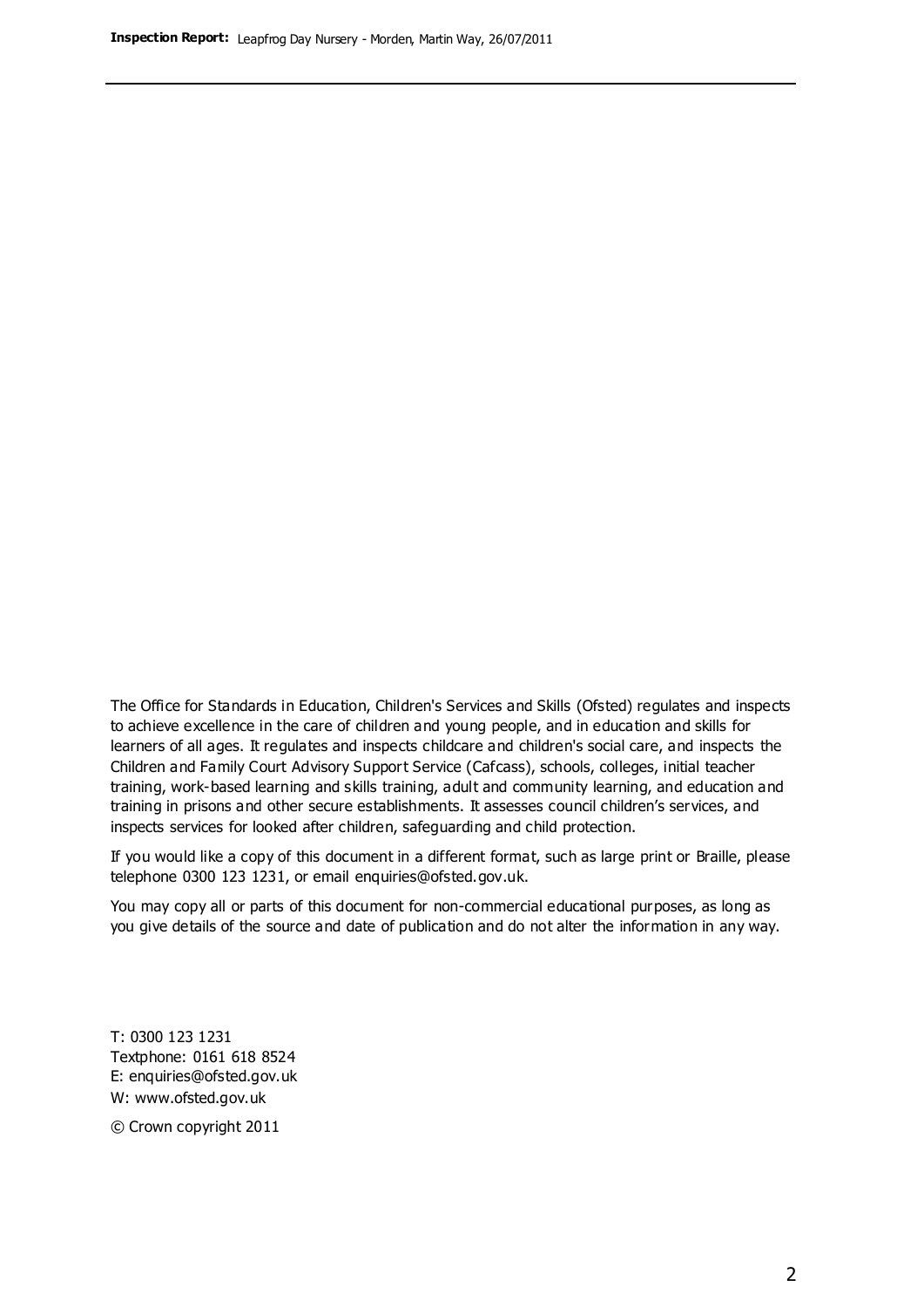# **Introduction**

This inspection was carried out by Ofsted under Sections 49 and 50 of the Childcare Act 2006 on the quality and standards of the registered early years provision. 'Early years provision' refers to provision regulated by Ofsted for children from birth to 31 August following their fifth birthday (the early years age group). The registered person must ensure that this provision complies with the statutory framework for children's learning, development and welfare, known as the *Early* Years Foundation Stage.

The provider must provide a copy of this report to all parents with children at the setting where reasonably practicable. The provider must provide a copy of the report to any other person who asks for one, but may charge a fee for this service (The Childcare (Inspection) Regulations 2008 regulations 9 and 10).

The setting also makes provision for children older than the early years age group which is registered on the voluntary and/or compulsory part(s) of the Childcare Register. This report does not include an evaluation of that provision, but a comment about compliance with the requirements of the Childcare Register is included in Annex B.

Please see our website for more information about each childcare provider. We publish inspection reports, conditions of registration and details of complaints we receive where we or the provider take action to meet the requirements of registration.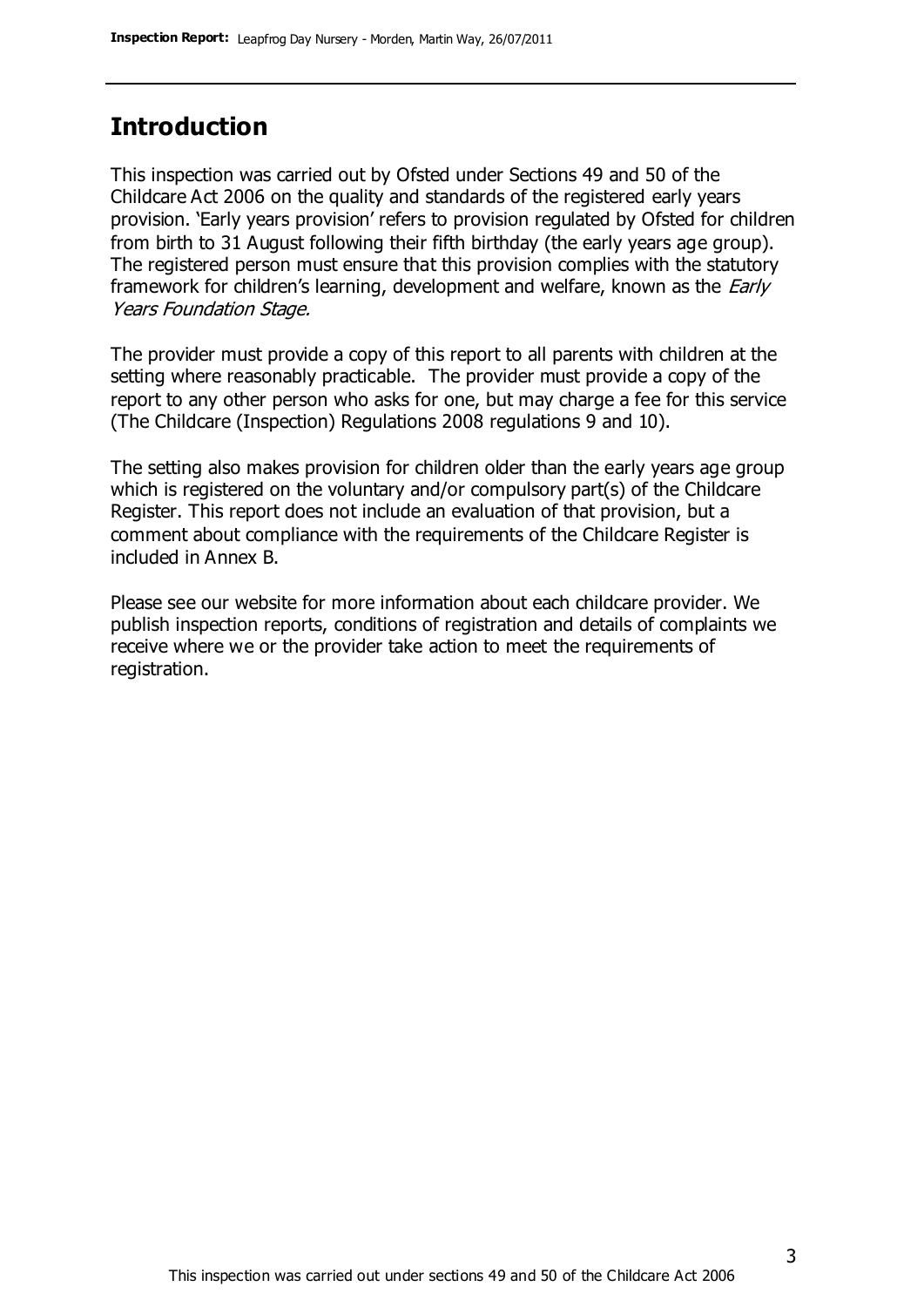# **Description of the setting**

Leapfrog Day Nursery opened in 2007. It is one of a number of nurseries run by Busy Bees. The nursery is two converted houses in Morden in the London borough of Merton. It occupies two floors with a Baby room, Pre-Toddler, Toddler and Preschool room, kitchens, toilets, office and staff room. There are two separate garden areas for outside play. It serves the local area and is close transport links. The day nursery is open each week day from 8.00am until 6.00pm for 52 weeks of the year.

The nursery is registered on the Early Years and the compulsory part of the Childcare Register. A maximum of 56 children may attend the nursery at any one time. There are currently 69 children on roll in the early years aged group. Some children attend on a part time basis. The nursery provides funded early education for three-and four-year olds. The nursery supports children with special educational needs and/or disabilities and children who speak English as an additional language. There are a total of 20 staff including the manager. 16 staff hold early years qualifications to a level 2 and level 3. Two staff are working towards a degree in early years.

### **The overall effectiveness of the early years provision**

Overall the quality of the provision is good.

The staff create a safe and welcoming child-centred environment. They are provided with good levels of care and make positive progress in their learning and development in relation to their starting points. Overall children's individuality is valued and nurtured by the staff who have a good knowledge of each child's individual needs, interests and abilities. Staff work very closely with parents to ensure excellent continuity of care and that all their needs are met. They understand the importance of working with other agencies to ensure all children's needs are met. The manager and staff team are committed to ongoing development of the nursery. Children access some resources reflecting diversity. Through self-evaluation clear plans for the future are initiated, resulting in a service that is responsive to the needs of the children who attend and their parents.

### **What steps need to be taken to improve provision further?**

To further improve the early years provision the registered person should:

- develop further the children's access in every day play to the range of books and play resources which reflect diversity
- improve further group story times, so they capture children full attention and interest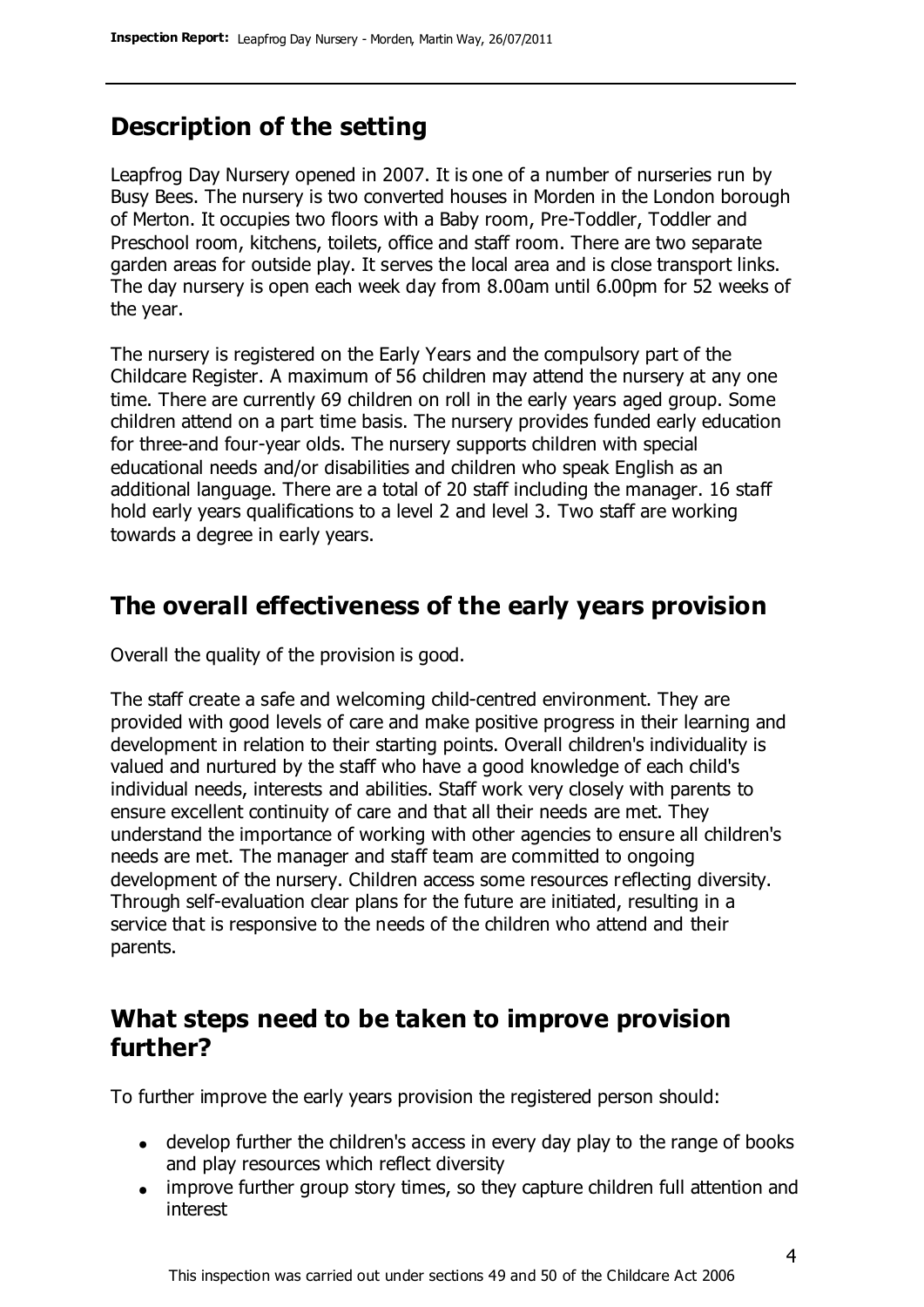# **The effectiveness of leadership and management of the early years provision**

Children's safety and welfare are effectively protected by way of comprehensive and procedures, which are in place to fully support the running of the nursery. Staff have a good understanding of the safeguarding procedures to follow if they have concerns about a child. Robust recruitment and vetting procedures ensure staff are suitable and enjoy working with children. Fire fighting equipment is in place and checked regularly to ensure it is in working order. Regular fire drills ensure staff and children learn to evacuate the premises quickly and safely. Children enjoy visits from local police officers who talk to children about road safety and stranger danger. The environment both indoors and outside is subject to thorough risk assessments, which ensures that potential risks are effectively minimized.

Children's welfare and learning is promoted through the good organisation of the setting. Staff attend regular in house and outside training to ensure they keep upto-date with current childcare practices. Children benefit from a number of qualified staff who are clear about their roles and responsibilities. Children benefit from a bright and welcoming environment in which their own dedicated group rooms are equipped with furniture and play resources suited to their age and stage of development. The toys are attractively organised at a low level, so children can make independent choices about what they would like to play with. The management team constantly strive to improve practice by extensive monitoring and evaluating the quality and standards at the nursery. Staff and children's views are also taken into full consideration. Action plans are in place to ensure continuous improvement and better outcomes for children. For example, the nursery is soon to be refurbished and an extensive range of toys and resources have been ordered to further enhance children's learning. Recommendations from the last inspection have been addressed and have had clear benefits to children's experiences at the nursery.

Staff have built up excellent relationships with parents. Parents spoken to at the time of inspections where very complimentary about the staff and service provided. Right from the start parents' views about their children's routines, needs and interests are actively sought when the child first starts at the nursery and on a regular basis throughout their time there. Daily communication between staff and parents effectively supports children's development and ensures their changing needs are met. They are also very well informed of their child's progress through meeting and detailed reports throughout the year. Notice boards, newsletters, leaflets, photographs provide parents with a wide range of information. Parents' views and suggestions are acted upon from results from parents' questionnaires and the notice board in which parents put their ideas and any concerns they have. Staff are committed to providing an inclusive environment and cater well for children with English as an additional language, who make good progress in their learning. Staff demonstrate a positive attitude to working with external agencies to support the inclusion of children with special educational needs and or disabilities. Staff have started to build up good links with the school to ensure children's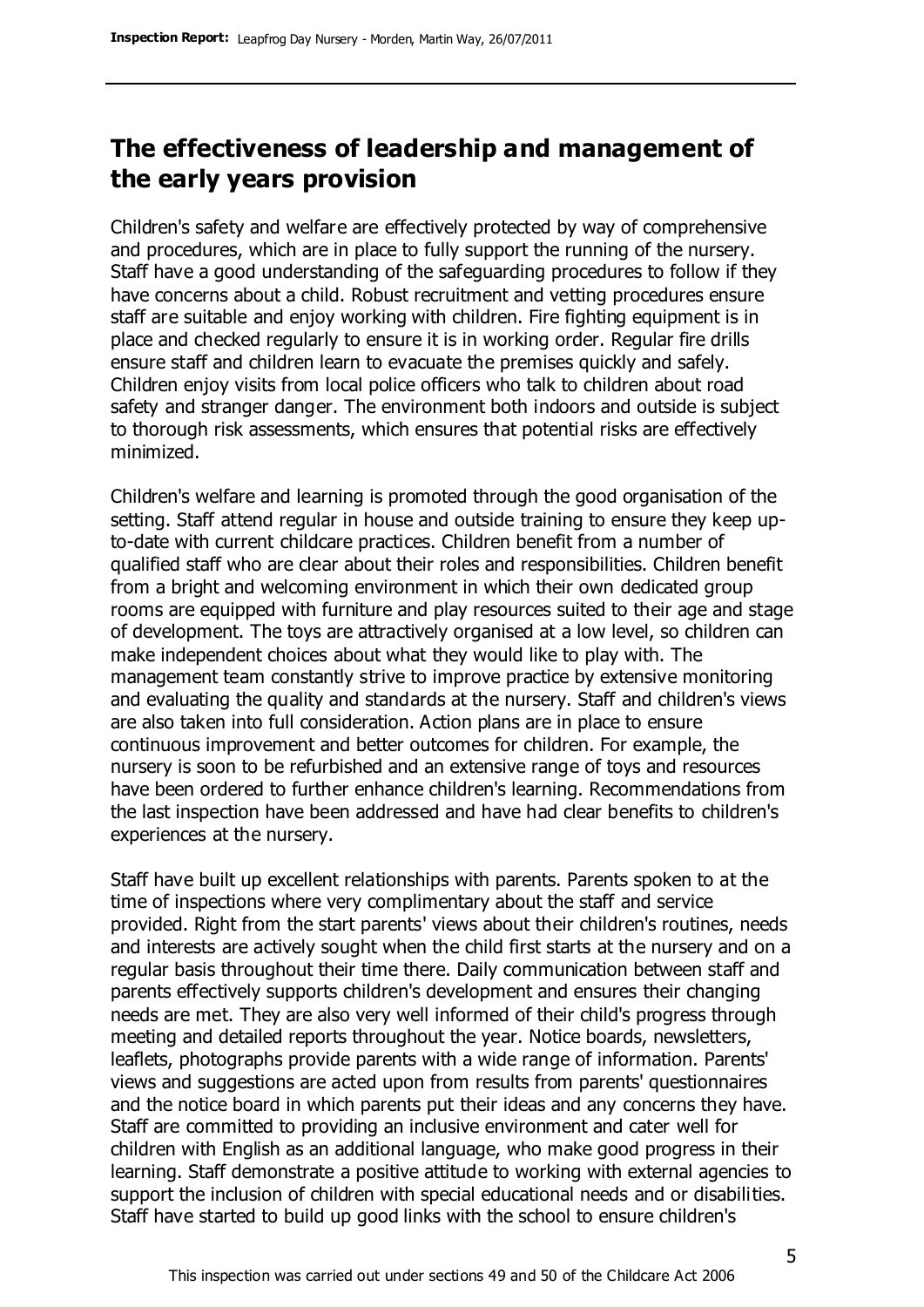transition is as smooth as possible. Posters portraying positive images of diversity are displayed in the nursery and children learn about cultural festivals that may be different from their own. They access a small range of resources which promote positive images of race and disability in everyday play. Children develop an awareness of those less fortunate than themselves as they participate in fund raising events.

## **The quality and standards of the early years provision and outcomes for children**

Staff have a good understanding of the early years curriculum and interact well with the children, joining in with their play and encouraging their learning through discussion and open questioning. The key person system means that children's progress is regularly observed and recorded in their individual folders. These are used effectively to track children's progress and to plan experiences that help each individual child in their next step in their learning. Parents are encouraged to contribute their own observations to their child learning journals and provided with ideas to extend their child's learning at home.

Staff are warm and caring towards the children who form strong attachments to them. This results in the children feeling secure and safe in the setting. Children see their work displayed in an attractive manner which reinforces their self-esteem and pride in what they do. Children benefit from lots of praise and encouragement from staff. They behave very well because they are constantly busy and enjoying their play. Staff give older children very good support in helping them how to negotiate with each other over the sharing of toys.

Children in the toddler and pre-school rooms have the freedom of playing between their group rooms and the outside play areas. They thoroughly enjoy playing in the garden areas in which they access equipment to enhance their physicals skills and play resources to enhance all six areas of learning. All children are provided with good opportunities to develop their creativity through a wide range of mediums, for example, paint, dough, sand, construction toys, music and role play. They like painting and making their own unique pictures and talk about them to staff.

Children use their imagination well, as they play with small world people and pretend to build a place for them to live in the sand. Children are developing good communication and literacy skills. Staff take time to listen and talk to children as they play. Children take an active interest in books and enjoy having stories read to them in small groups and on an individual basis. Older children have enormous fun as they act out a story read by staff in the garden. Children enjoy making marks and more able children are able to draw clear pictures of people and write their names clearly. Toddlers enjoy singing action songs together, although large group story time does not always capture their full attention.

Children use a wide range of resources to sort by size, colour and dimension to raise their awareness of colour, shape and measurement. They are beginning to count confidently and clearly understand numbers that are important to them,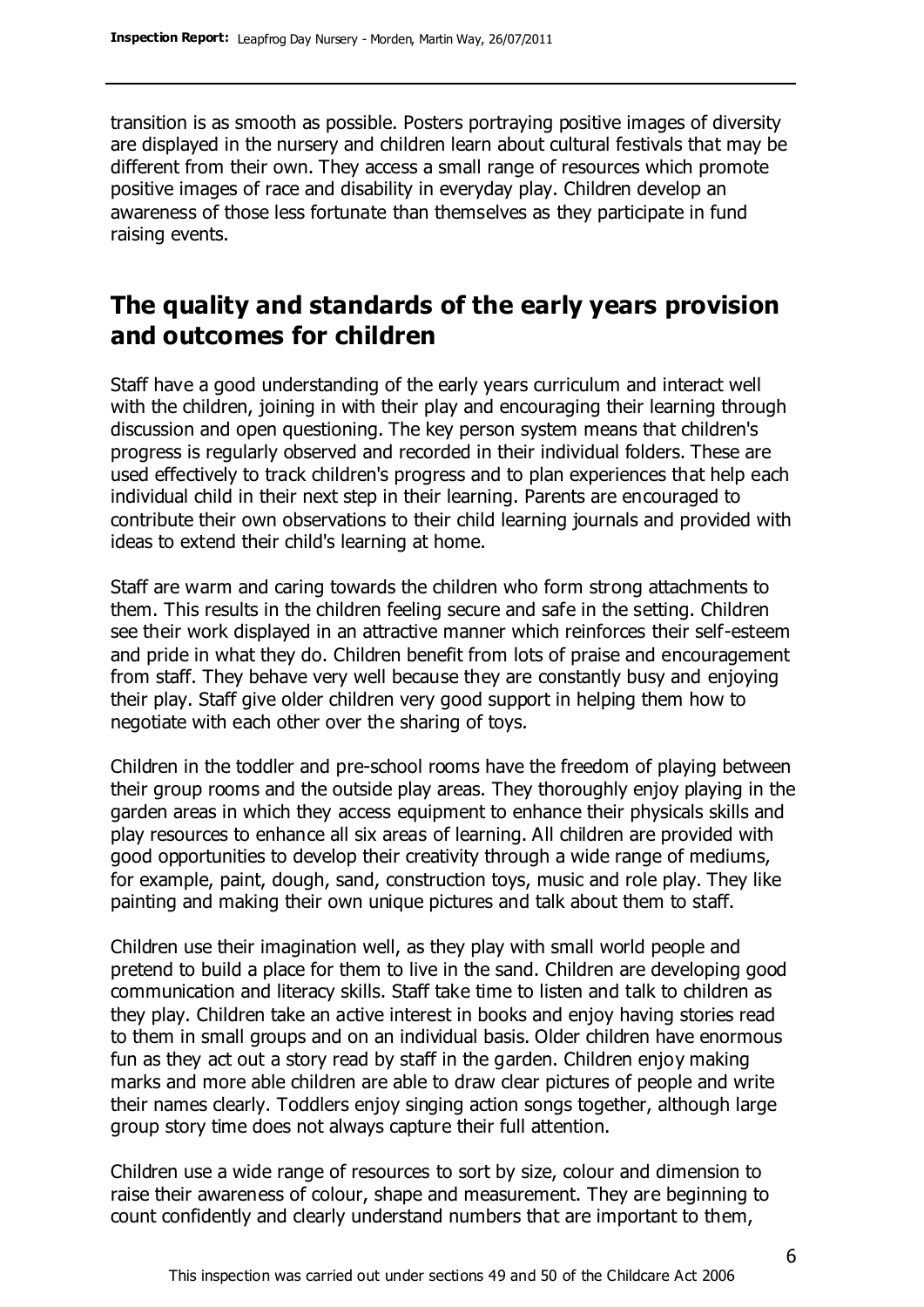such as their age. Children show a real interest in using technology as they access learning programs using an up-to-date computer. Very young children are secure in their surroundings and enjoy exploring a wide range of actvities and resources set out for them by staff. They adore messy play, as they explore textures of different mediums, such as powdered puddings and water, paints and sand and water. They investigate toys with interest that require them to push and turn buttons.

Children are developing a very positive attitude towards a healthy lifestyle. Children know they need to wash their hands before meals and when ever possible are encouraged to become independent in their personal care. They access many experiences to develop their physical development, as they thoroughly enjoy using wheeled toys and climbing equipment in the garden. They visit the local park giving them further access to large equipment to promote their balancing and climbing skills. Children have great fun as they dance and sing to a 'wake and shake programme', which the parents are also welcome to do with their children at home. Staff carry out very high levels of hygiene to protect children's health.

Children automatically go to wash their hands before meals, showing they have gained an excellent understanding of personal hygiene procedures. A dentist visits the nursery and helps children to learn about the importance of taking care of their teeth. A number of staff are qualified in administrating first aid and a well stocked first aid boxes are easily accessible in each room. Children are provided with very nutritious meals which they eat with relish. Children are very proud of the vegetables they have grown, which help them develop an interest in healthy foods. Very high priority is given to ensuring specific dietary requirements are met. Older children serve their own meals, which enhances their independent skills. A recipe booklet has been produced for parents of meals that children receive in the nursery, as they have often commented on how much their children enjoy their food at the nursery.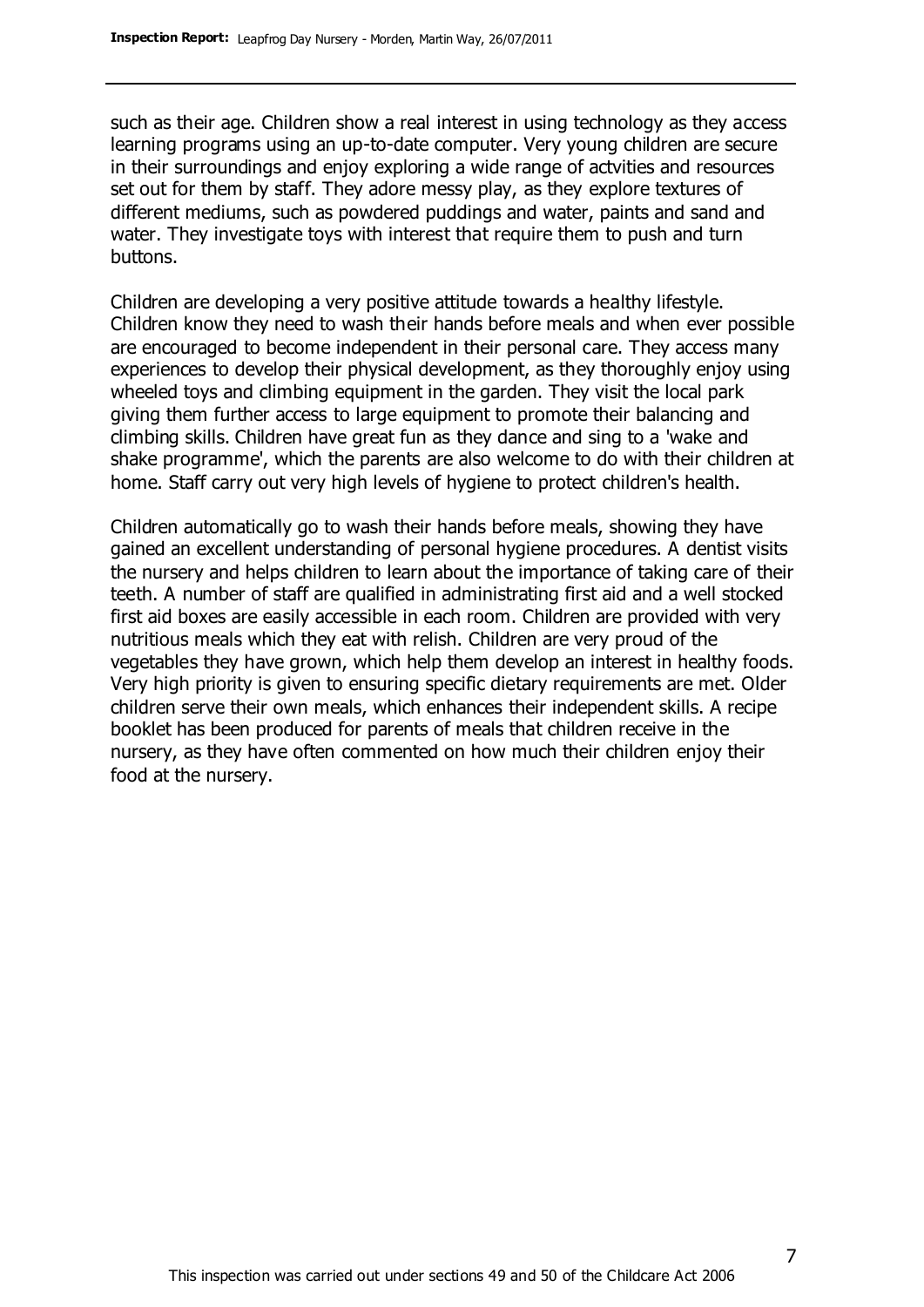# **Annex A: record of inspection judgements**

#### **The key inspection judgements and what they mean**

Grade 1 is Outstanding: this aspect of the provision is of exceptionally high quality Grade 2 is Good: this aspect of the provision is strong Grade 3 is Satisfactory: this aspect of the provision is sound Grade 4 is Inadequate: this aspect of the provision is not good enough

#### **The overall effectiveness of the early years provision**

| How well does the setting meet the needs of the      |  |
|------------------------------------------------------|--|
| children in the Early Years Foundation Stage?        |  |
| The capacity of the provision to maintain continuous |  |
| improvement                                          |  |

#### **The effectiveness of leadership and management of the early years provision**

| The effectiveness of leadership and management of the             |  |
|-------------------------------------------------------------------|--|
| <b>Early Years Foundation Stage</b>                               |  |
| The effectiveness of leadership and management in embedding       |  |
| ambition and driving improvement                                  |  |
| The effectiveness with which the setting deploys resources        |  |
| The effectiveness with which the setting promotes equality and    |  |
| diversity                                                         |  |
| The effectiveness of safeguarding                                 |  |
| The effectiveness of the setting's self-evaluation, including the |  |
| steps taken to promote improvement                                |  |
| The effectiveness of partnerships                                 |  |
| The effectiveness of the setting's engagement with parents and    |  |
| carers                                                            |  |

#### **The quality of the provision in the Early Years Foundation Stage**

The quality of the provision in the Early Years Foundation Stage  $\vert$  2

#### **Outcomes for children in the Early Years Foundation Stage**

| <b>Outcomes for children in the Early Years Foundation</b>    |  |
|---------------------------------------------------------------|--|
| <b>Stage</b>                                                  |  |
| The extent to which children achieve and enjoy their learning |  |
| The extent to which children feel safe                        |  |
| The extent to which children adopt healthy lifestyles         |  |
| The extent to which children make a positive contribution     |  |
| The extent to which children develop skills for the future    |  |

Any complaints about the inspection or report should be made following the procedures set out in the guidance available from Ofsted's website: www.ofsted.gov.uk